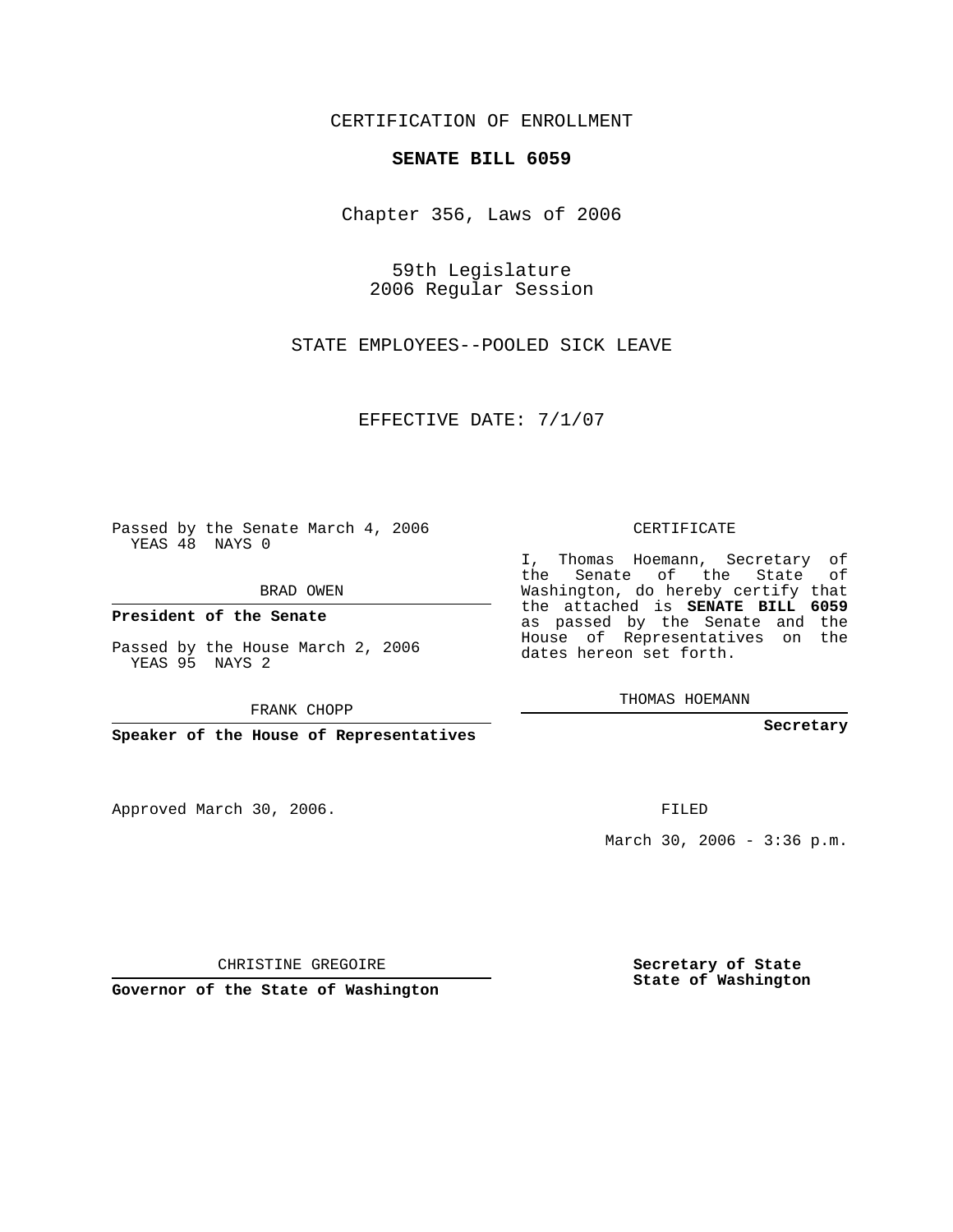## **SENATE BILL 6059** \_\_\_\_\_\_\_\_\_\_\_\_\_\_\_\_\_\_\_\_\_\_\_\_\_\_\_\_\_\_\_\_\_\_\_\_\_\_\_\_\_\_\_\_\_

\_\_\_\_\_\_\_\_\_\_\_\_\_\_\_\_\_\_\_\_\_\_\_\_\_\_\_\_\_\_\_\_\_\_\_\_\_\_\_\_\_\_\_\_\_

## AS AMENDED BY THE HOUSE

Passed Legislature - 2006 Regular Session

## **State of Washington 59th Legislature 2006 Regular Session**

**By** Senators Berkey, Haugen, McAuliffe, Franklin, Rockefeller, Schoesler, Eide, Weinstein, Rasmussen, Shin, Delvin, Mulliken, Oke, Parlette and Kohl-Welles

Read first time 02/28/2005. Referred to Committee on Labor, Commerce, Research & Development.

 1 AN ACT Relating to sick leave pools for state employees; adding a 2 new section to chapter 41.04 RCW; and providing an effective date.

3 BE IT ENACTED BY THE LEGISLATURE OF THE STATE OF WASHINGTON:

 4 NEW SECTION. **Sec. 1.** A new section is added to chapter 41.04 RCW 5 to read as follows:

 The department of personnel and other personnel authorities shall adopt rules or policies governing the accumulation and use of sick leave for state agency and department employees, expressly for the establishment of a plan allowing participating employees to pool sick leave and allowing any sick leave thus pooled to be used by any participating employee who has used all of the sick leave, annual leave, and compensatory leave that has been personally accrued by him or her. Each department or agency of the state may allow employees to participate in a sick leave pool established by the department of personnel and other personnel authorities.

16 (1) For purposes of calculating maximum sick leave that may be 17 donated or received by any one employee, pooled sick leave:

18 (a) Is counted and converted in the same manner as sick leave under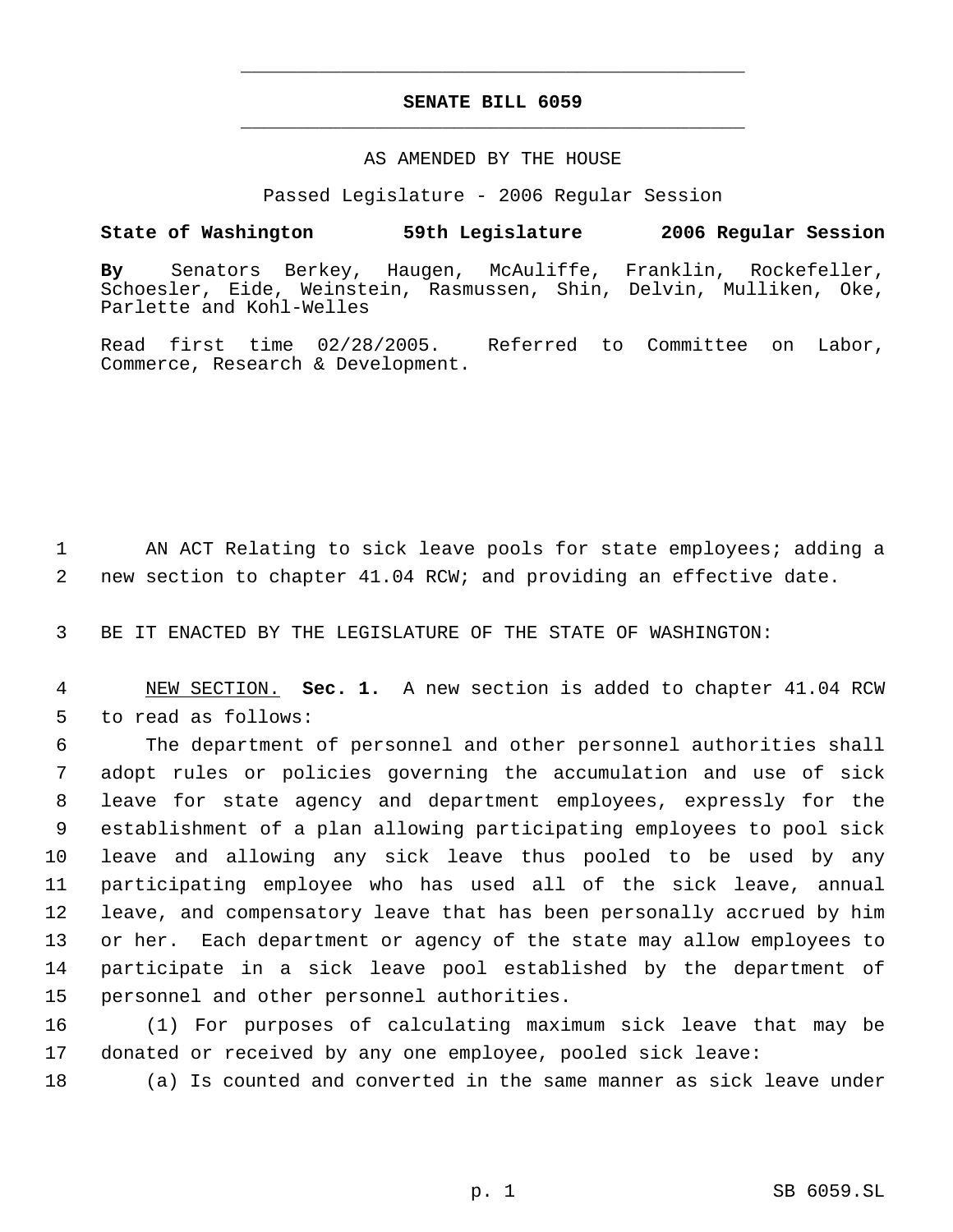the Washington state leave sharing program as provided in this chapter; and

 (b) Does not create a right to sick leave in addition to the amount that may be donated or received under the Washington state leave sharing program as provided in this chapter.

 (2) The department and other personnel authorities, except the personnel authorities for higher education institutions, shall adopt rules which provide:

 (a) That employees are eligible to participate in the sick leave pool after one year of employment with the state or agency of the state if the employee has accrued a minimum amount of unused sick leave, to be established by rule;

 (b) That participation in the sick leave pool shall, at all times, 14 be voluntary on the part of the employees;

 (c) That any sick leave pooled shall be removed from the personally accumulated sick leave balance of the employee contributing the leave;

 (d) That any sick leave in the pool that is used by a participating employee may be used only for the employee's personal illness, accident, or injury;

 (e) That a participating employee is not eligible to use sick leave accumulated in the pool until all of his or her personally accrued sick, annual, and compensatory leave has been used;

 (f) A maximum number of days of sick leave in the pool that any one 24 employee may use;

 (g) That a participating employee who uses sick leave from the pool is not required to recontribute such sick leave to the pool, except as otherwise provided in this section;

 (h) That an employee who cancels his or her membership in the sick leave pool is not eligible to withdraw the days of sick leave contributed by that employee to the pool;

 (i) That an employee who transfers from one position in state government to another position in state government may transfer from one pool to another if the eligibility criteria of the pools are comparable and the administrators of the pools have agreed on a formula for transfer of credits;

 (j) That alleged abuse of the use of the sick leave pool shall be investigated, and, on a finding of wrongdoing, the employee shall repay